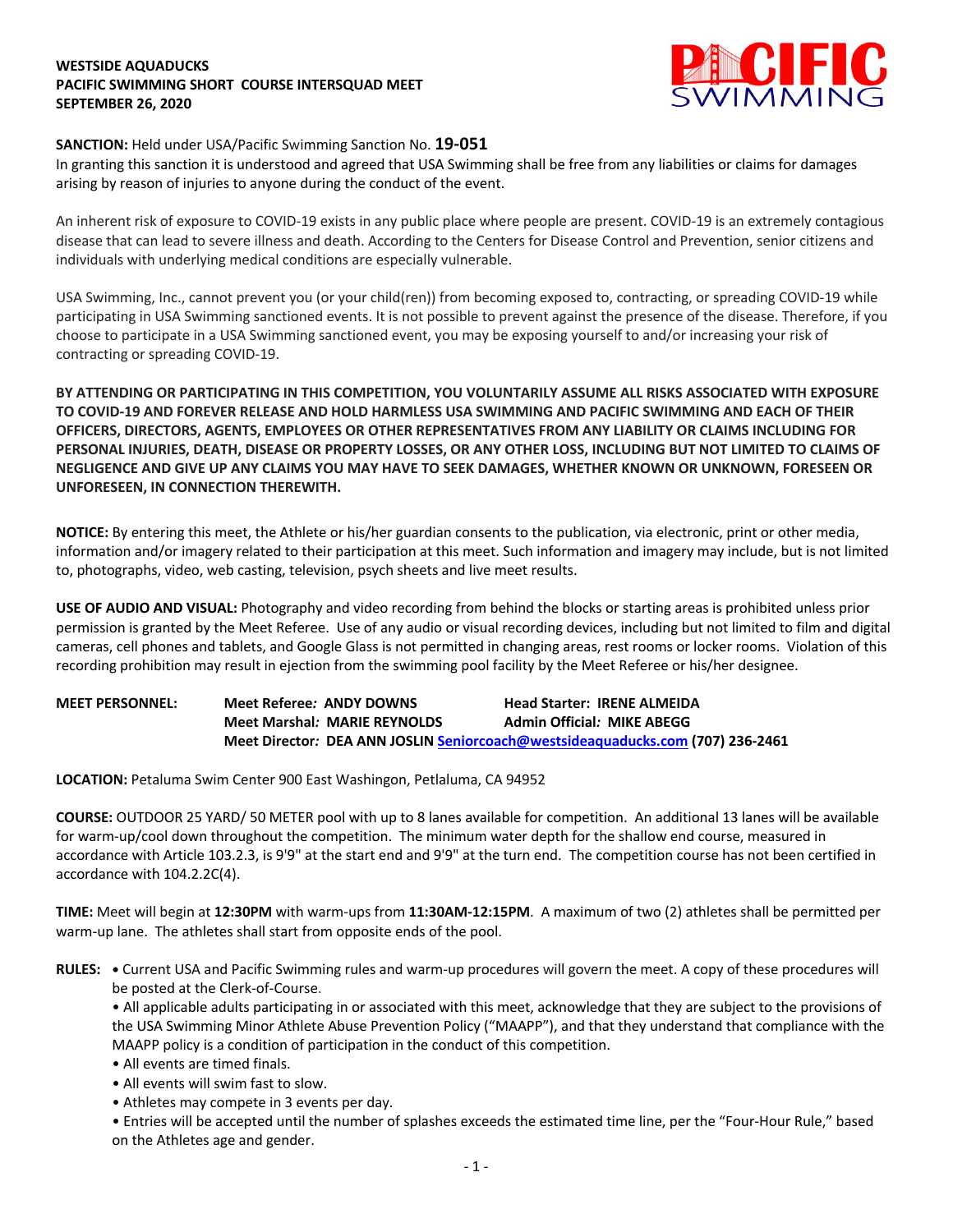**•** If local conditions warrant it the Meet Referee, with the concurrence of the Meet Director, may require a mandatory scratch down. Immediate cash refunds will be made for any mandatory scratches.

• **All Coaches and Officials must wear their USA Swimming membership cards in a visible manner.** 

• **Spectators must remain in the area set designated for spectators and may not approach the pool.** 

**• All applicable Sonoma County, City of Petaluma and State of California Public Health requirements for protection against COVID-19 will apply. All persons in the facility must be masked (with the exception of athletes during warm up, warm down, and actual competition). The Meet Director and Meet Referee may remove any individual who does not comply.** 

**RACING STARTS:** Athletes must be certified by a USA Swimming member-coach as being proficient in performing a racing start or must start the race in the water. It is the responsibility of the Athlete or the Athlete's legal guardian to ensure compliance with this requirement.

**RESTRICTIONS:** • Smoking and the use of other tobacco products is prohibited on the pool deck, in the locker rooms, in spectator seating, on standing areas and in all areas used by Athletes, during the meet and during warm-up periods.

- Sale and use of alcoholic beverages is prohibited in all areas of the meet venue.
- No glass containers are allowed in the meet venue.
- No propane heater is permitted except for snack bar/meet operations.
- All shelters must be properly secured.
- Deck Changes are prohibited.

• Destructive devices, to include but not limited to, explosive devices and equipment, firearms (open or concealed), blades, knives, mace, stun guns and blunt objects are strictly prohibited in the swimming facility and its surrounding areas. If observed, the Meet Referee or his/her designee may ask that these devices be stored safely away from the public or removed from the facility. Noncompliance may result in the reporting to law enforcement authorities and ejection from the facility. Law enforcement officers (LEO) are exempt per applicable laws.

• Operation of a drone, or any other flying apparatus, is prohibited over the venue (pools, Athlete/Coach areas, Spectator areas and open ceiling locker rooms) any time Athletes, Coaches, Officials and/or Spectators are present.

**ELIGIBILITY:** • Athletes must be current members of USA Swimming and enter their name and registration number on the meet entry card as they are shown on their Registration Card. If this is not done, it may be difficult to match the Athlete with the registration and times database. The meet host will check all Athlete registrations against the SWIMS database and if not found to be registered, the Meet Director shall accept the registration at the meet (a \$10 surcharge will be added to the regular registration fee). Duplicate registrations will be refunded by mail.

• Meet is open only to qualified athletes registered with **Westside Aquaducks**. Athletes who are unattached but

- participating with **Westside Aquaducks** are eligible to compete.
- Entries with **"NO TIME" will be Accepted**

• Disabled Athletes are welcome to attend this meet and should contact the Meet Director or Meet Referee regarding any special accommodations on entry times and seeding per Pacific Swimming policy.

• Athletes 19 years of age and over may compete in the meet for time only, no awards. Such Athletes must have met standards for the 17-18 age group.

• The Athlete's age will be the age of the Athlete on the first day of the meet.

**ENTRY LIMIT:** Athletes may enter up to three events.

**ENTRY FEES:** \$15.00 flat fee per Athlete. All entrants will be billed for their entry fee, via Team Unify. No payment need accompany the entry. No refunds will be made, except mandatory scratch downs.

**EMAILED OR HAND DELIVERED ENTRIES**: Entries must be on the attached consolidated entry form. Forms must be filled out completely and printed clearly with Athlete's best time. Athletes with no best time should enter NT (no time). Entries must be received in the entry box, or via email no later than **Friday, September 18, 7:00pm.**

**Hand deliver entries to:** Entry Box, which will be found in front of the classroom at the Petaluma Swim Center **Email entries to: Seniorcoach@westsideaquaducks.com**

**CHECK-IN:** The meet shall be pre-seeded. Athletes shall report to the bull-pen area at their scheduled time for each event.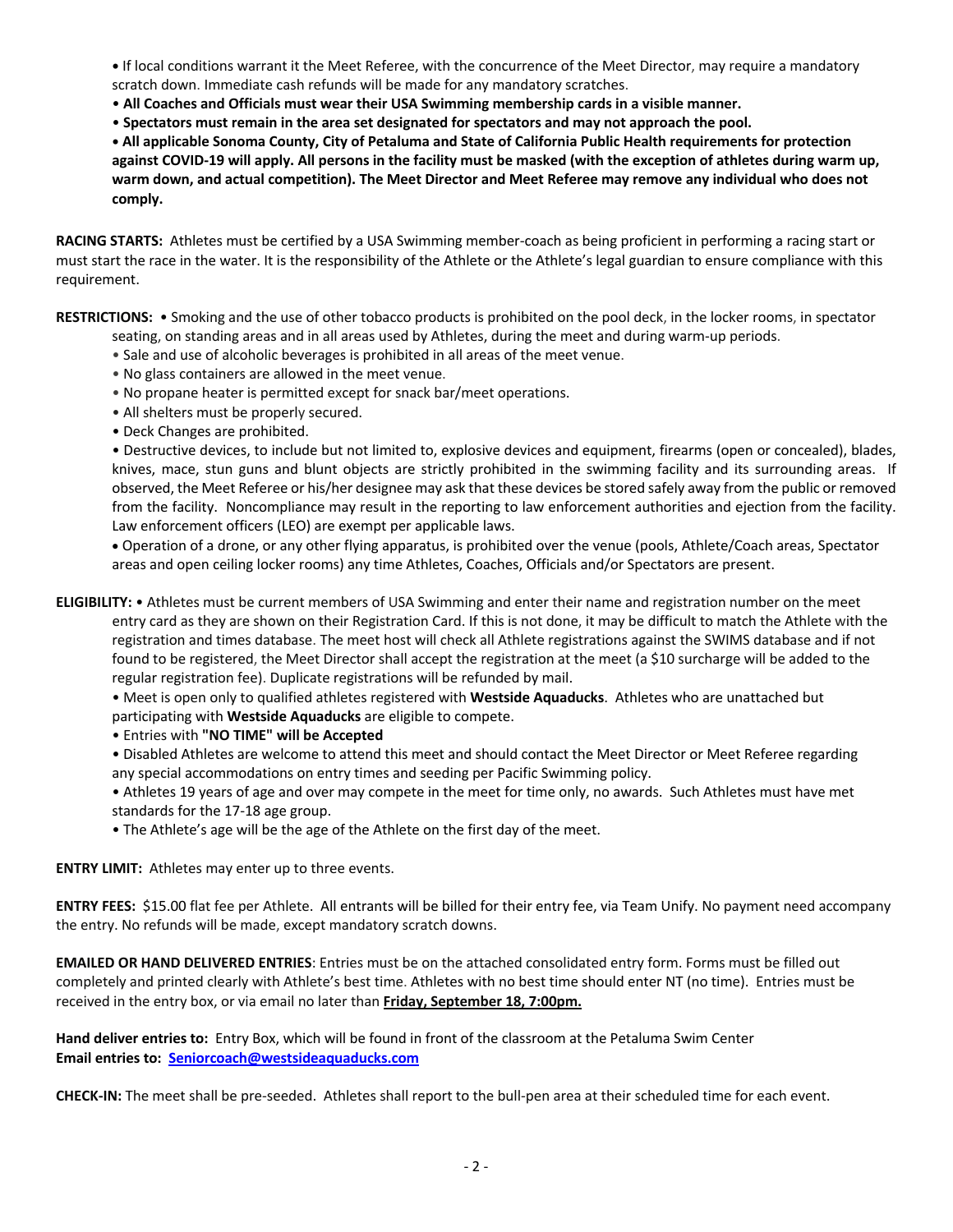**SCRATCHES:** Any Athletes not reporting for or competing in an individual timed final event that they have entered shall not be penalized.

**AWARDS:** None.

#### **ADMISSION:** Free.

**MISCELLANEOUS:** No overnight parking is allowed. Facilities will not be provided after meet hours.

# **EVENT SUMMARY**

| Saturday, Sept. 26th, 2020 |
|----------------------------|
| 13-18                      |
| 200 IM                     |
| <b>200 Fly</b>             |
| 200 Back                   |
| <b>100 Brst</b>            |
| <b>100 Free</b>            |
| <b>500 Free</b>            |
| 200 Breast                 |
| 100 Back                   |
| <b>200 Free</b>            |
| 50 Free                    |

# **ORDER OF EVENTS**

| Saturday, Sept. 26th, 2020 |                  |               |  |  |  |  |  |  |  |
|----------------------------|------------------|---------------|--|--|--|--|--|--|--|
| <b>EVENT#</b>              | <b>EVENT</b>     | <b>EVENT#</b> |  |  |  |  |  |  |  |
| 1                          | 13-18 200 I.M.   | 2             |  |  |  |  |  |  |  |
| 3                          | 13-18 200 Fly.   | 4             |  |  |  |  |  |  |  |
| 5                          | 13-18 200 Back.  | 6             |  |  |  |  |  |  |  |
| 7                          | 13-18 100 Breast | 8             |  |  |  |  |  |  |  |
| 9                          | 13-18 100 Free   | 10            |  |  |  |  |  |  |  |
| 11                         | 13-18 500 Free   | 12            |  |  |  |  |  |  |  |
| 13                         | 13-18 200 Breast | 14            |  |  |  |  |  |  |  |
| 15                         | 13-18 100 Back   | 16            |  |  |  |  |  |  |  |
| 17                         | 13-18 200 Free   | 18            |  |  |  |  |  |  |  |
| 19                         | 13-18 50 Free    | 20            |  |  |  |  |  |  |  |

Use the following URL to find the time standards: http://www.pacswim.org/swim-meet-times/standards